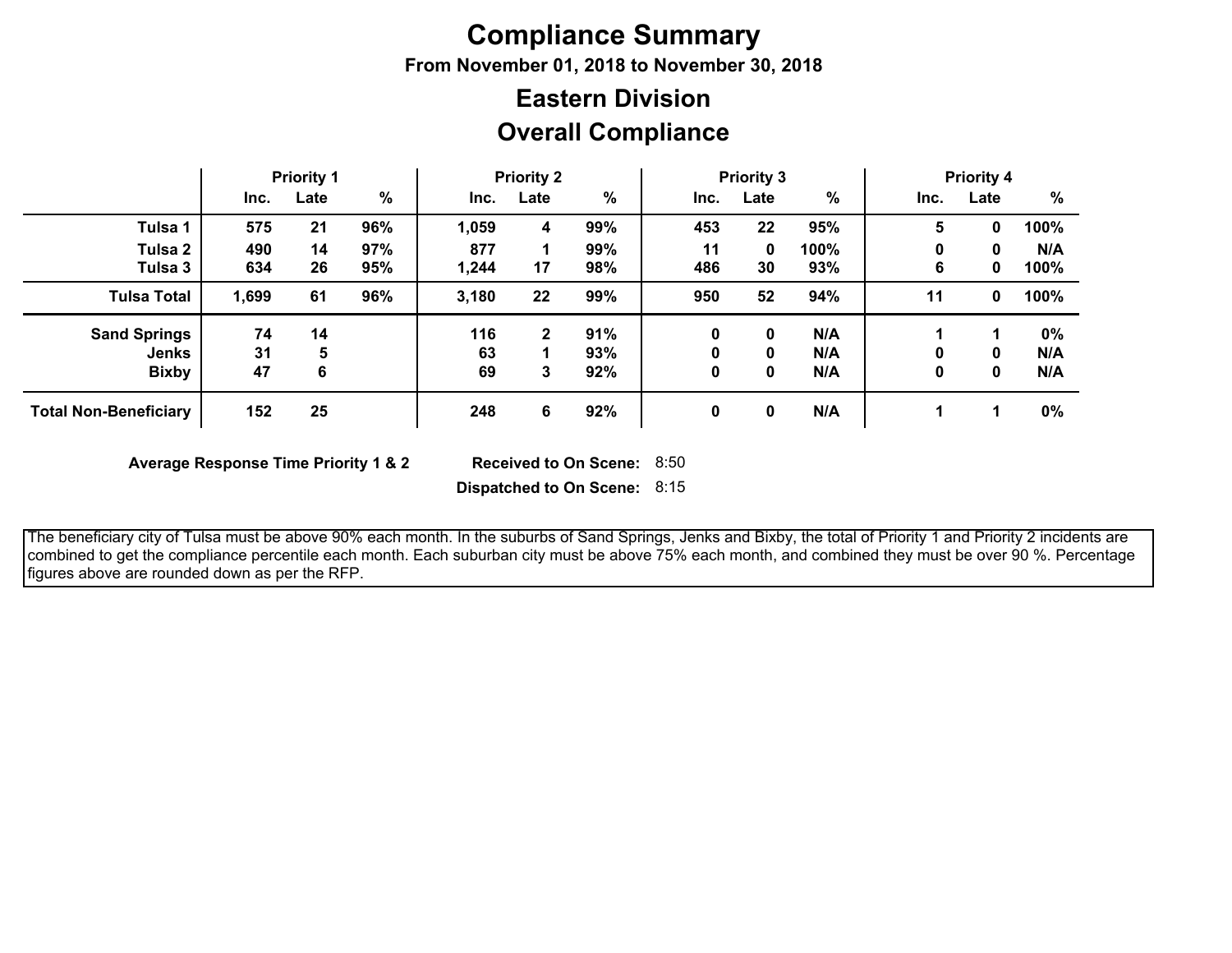# **Compliance Summary**

**From November 01, 2018 to November 30, 2018**

## **Overall Compliance Western Division**

|                               | <b>Priority 1</b> |              | <b>Priority 2</b> |       |              | <b>Priority 3</b> |      |                |               | <b>Priority 4</b><br>%<br>Late<br>12<br>$\overline{2}$<br>83%<br>75%<br>4<br>1<br>N/A<br>0<br>$\mathbf 0$<br>81%<br>16<br>3<br>$\mathbf 0$<br>N/A<br>$\mathbf 0$ |              |     |
|-------------------------------|-------------------|--------------|-------------------|-------|--------------|-------------------|------|----------------|---------------|------------------------------------------------------------------------------------------------------------------------------------------------------------------|--------------|-----|
|                               |                   | Inc. Late    | %                 | Inc.  | Late         | %                 | Inc. | Late           | $\frac{9}{6}$ | Inc.                                                                                                                                                             |              |     |
| <b>Oklahoma City 1</b>        | 974               | 57           | 94%               | 1,524 | 9            | 99%               | 494  | 8              | 98%           |                                                                                                                                                                  |              |     |
| <b>Oklahoma City 2</b>        | 1,002             | 76           | 92%               | 1,476 | 17           | 98%               | 257  | $\overline{7}$ | 97%           |                                                                                                                                                                  |              |     |
| <b>Edmond</b>                 | 156               | 9            | 94%               | 241   | $\mathbf{2}$ | 99%               | 67   | $\mathbf{2}$   | 97%           |                                                                                                                                                                  |              |     |
| <b>Total OKC &amp; Edmond</b> | 2,132             | 142          | 93%               | 3,241 | 28           | 99%               | 818  | 17             | 97%           |                                                                                                                                                                  |              |     |
| <b>Mustang</b>                | 27                | 1            |                   | 55    | 0            | 98%               | 12   | 0              | 100%          |                                                                                                                                                                  |              |     |
| <b>The Village</b>            | 16                |              |                   | 40    | 0            | 98%               | 0    | $\mathbf 0$    | N/A           | $\mathbf{0}$                                                                                                                                                     | 0            | N/A |
| <b>Nichols Hills</b>          | 5                 | 0            |                   | 6     | 0            | 100%              | 0    | 0              | N/A           | $\mathbf{0}$                                                                                                                                                     | $\mathbf{0}$ | N/A |
| <b>Total Non-Beneficiary</b>  | 48                | $\mathbf{2}$ |                   | 101   | 0            | 98%               | 12   | $\mathbf{0}$   | 100%          | $\mathbf{0}$                                                                                                                                                     | $\mathbf 0$  | N/A |
| Piedmont                      | 7                 |              |                   | 5     |              |                   | 0    |                |               | 0                                                                                                                                                                |              |     |

**Average Response Time Priority 1 & 2** 

**Dispatched to On Scene:** 8:16 Received to On Scene: 8:40

The beneficiary city of Oklahoma City must be above 90% each month. In the suburbs of Mustang, The Village, and Nichols Hills, the total of Priority 1 and Priority : incidents are combined to get the compliance percentile each month. Each suburban city must be above 75% each month, and combined they must be over 90 %. Percentage figures above are rounded down as per the RFP.